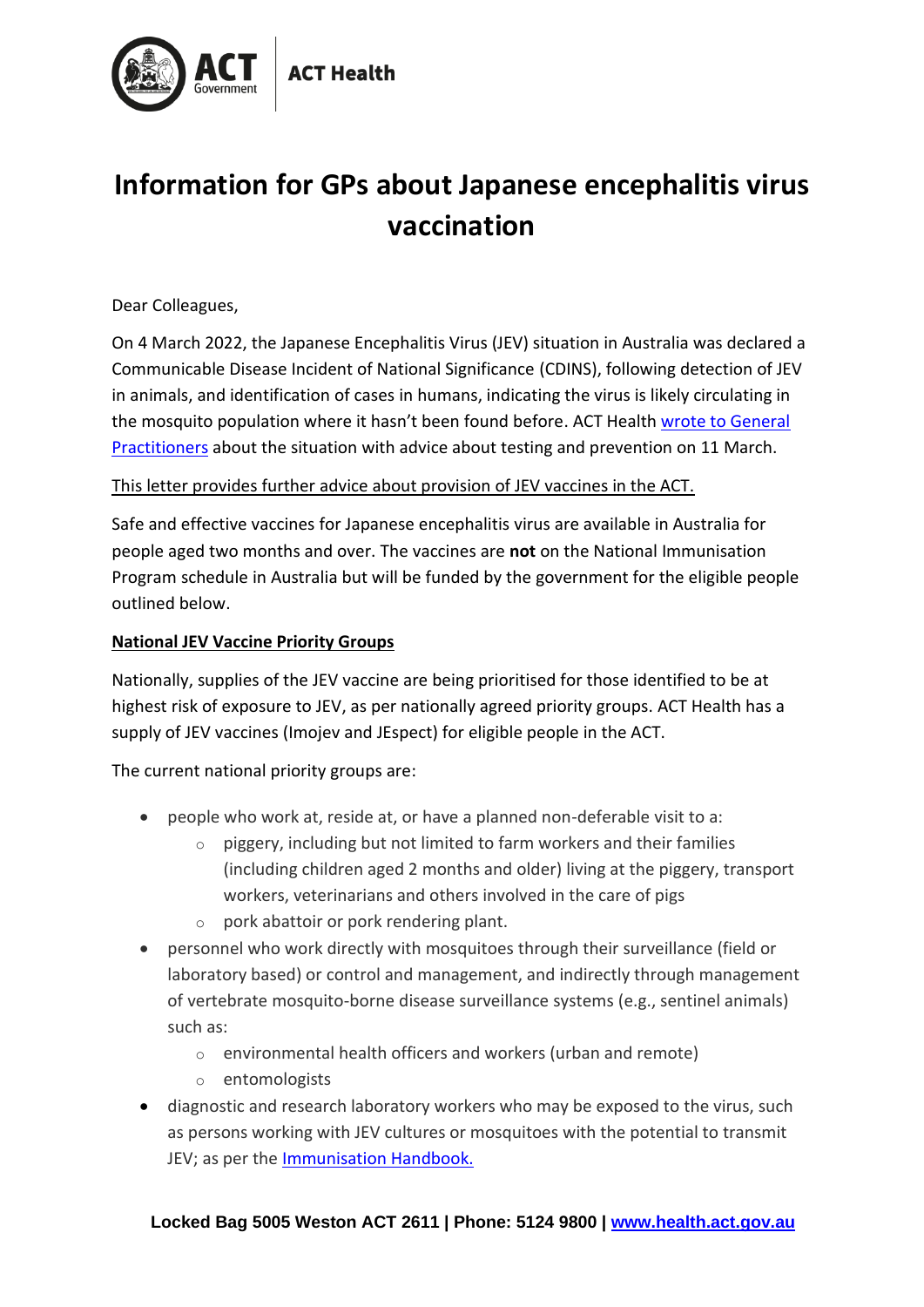

# **ACT Health**

Government funded JEV vaccine stock should **not** be used for people outside of these priority groups, including for people seeking JEV vaccination prior to international travel. For these people, and where JEV vaccination is recommended as per the [Australian](https://immunisationhandbook.health.gov.au/vaccine-preventable-diseases/japanese-encephalitis#:~:text=JE%20vaccination%20is%20recommended%20for%20residents%20of%20the%20outer%20islands,JE%20may%20need%20booster%20doses)  [Immunisation Handbook,](https://immunisationhandbook.health.gov.au/vaccine-preventable-diseases/japanese-encephalitis#:~:text=JE%20vaccination%20is%20recommended%20for%20residents%20of%20the%20outer%20islands,JE%20may%20need%20booster%20doses) please use private vaccine stock.

Please note that these National priority groups may broaden over time. The ACT Health Directorate Public Health Unit will keep you updated on any changes. The current priority groups are available on the [Australian Department of Health JEV vaccine website.](https://www.health.gov.au/health-alerts/japanese-encephalitis-virus-jev/vaccines)

# **JEV Vaccine Information**

Imojev is a live attenuated vaccine and is given as a single dose and recommended for use in people aged 9 months and over. Imojev is **not** suitable:

- For people who are immunocompromised
- During pregnancy
- For infants aged less than 9 months

The JEV vaccine schedule for Imojev is provided below:

| Age at vaccination              | Vaccine | Number of doses | <b>Booster</b>                                                       |
|---------------------------------|---------|-----------------|----------------------------------------------------------------------|
| $\geq$ 9 months to<br><18 years | Imojev  | 1 dose          | 1–2 years after primary dose if ongoing<br>risk of JE virus exposure |
| $\geq$ 18 years                 | Imojev  | 1 dose          | Not required                                                         |

JEspect is an inactivated vaccine and is given as 2 doses, either 28 days apart, or 7 days apart in adults if they are at risk of immediate exposure to the virus. It is recommended for use in people aged 2 months and over, and is suitable for people who are immunocompromised, and for pregnant people.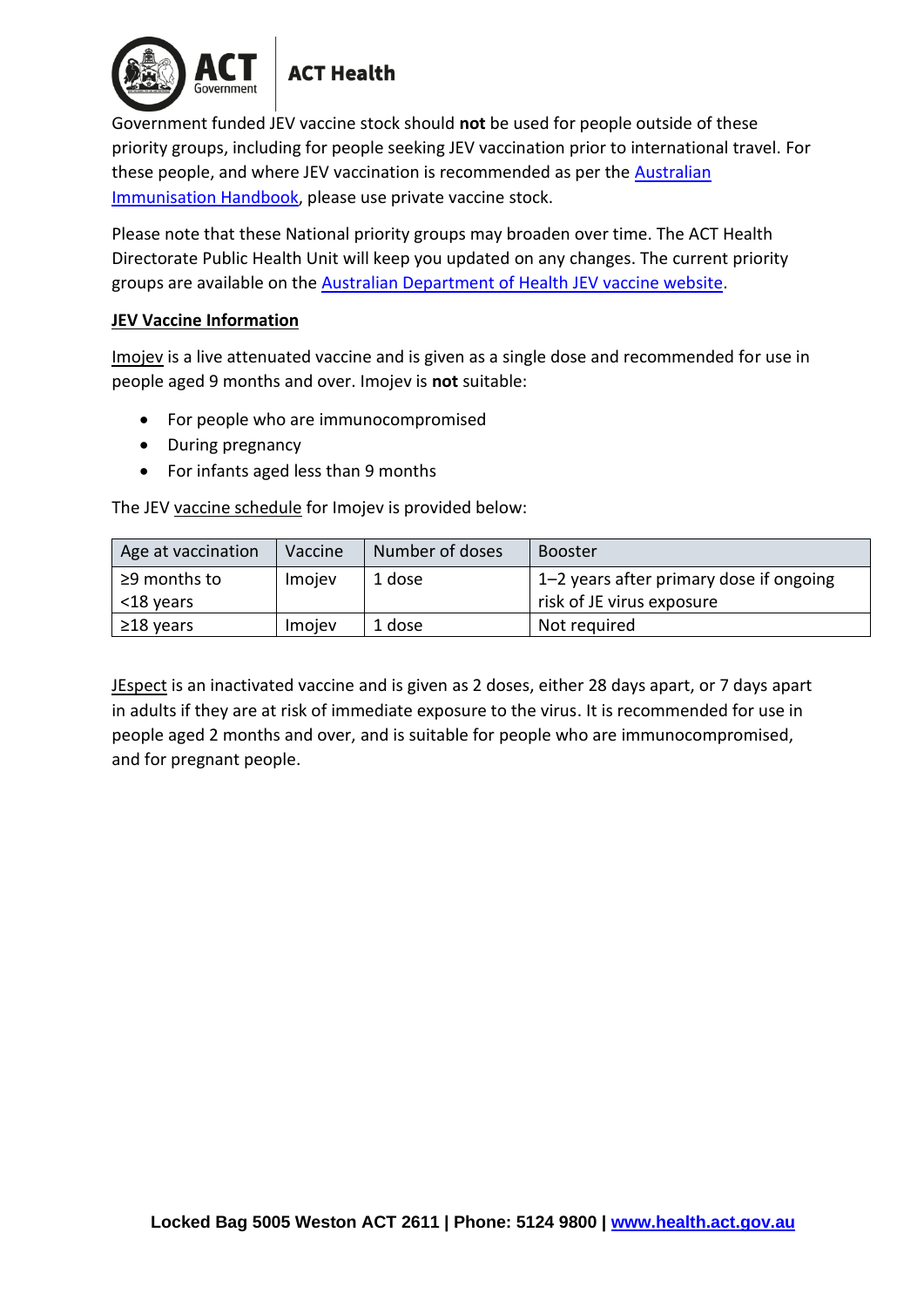

The JEV vaccine schedule for JEspect is provided below:

| Age at                          | Vaccine | Number of                                | <b>Booster</b>                                                               | <b>Notes</b>                                                                                                                                                             |
|---------------------------------|---------|------------------------------------------|------------------------------------------------------------------------------|--------------------------------------------------------------------------------------------------------------------------------------------------------------------------|
| vaccination                     |         | doses                                    |                                                                              |                                                                                                                                                                          |
| $\geq$ 2 months to<br><18 years | JEspect | 2 doses<br>$(28$ days<br>apart)          | No.<br>recommendation                                                        | Each dose of JEspect in infants<br>and children aged ≥2 months to<br><3 years is 0.25 mL.                                                                                |
|                                 |         |                                          |                                                                              | There are no data to inform<br>recommendations for booster<br>doses in infants and children <18<br>years. Consider a booster if the<br>child needs sustained protection. |
| $\geq$ 18 years                 | JEspect | 2 doses<br>$(28 \text{ days})$<br>apart) | $1-2$ years after<br>primary dose if<br>ongoing risk<br>of JE virus exposure | Adults can receive an<br>accelerated primary course of<br>JEspect ( $2 \times 0.5$ mL doses, 7 days<br>apart) if they are at imminent<br>risk of exposure to JE virus.   |

For further information about JEV vaccine choice, doses for children, route of administration, contraindications, precautions, and booster dose recommendations, please refer to:

- [Australian Immunisation Handbook](https://immunisationhandbook.health.gov.au/vaccine-preventable-diseases/japanese-encephalitis#:~:text=JE%20vaccination%20is%20recommended%20for%20residents%20of%20the%20outer%20islands,JE%20may%20need%20booster%20doses.)
- [Australian Department of Health JEV vaccine website](https://www.health.gov.au/health-alerts/japanese-encephalitis-virus-jev/vaccines)

# **Information for priority groups**

People in the priority groups in the ACT, will be sent a letter from ACT Health through their employer, advising them to make an appointment with their General Practitioner or an identified practice (see below) to receive JEV vaccination. They will be asked to take their letter to their appointment.

There may be a small number of eligible people in the ACT who don't receive a letter. If a patient requests JEV vaccination and has not received a letter from ACT Health, assess whether the patient is eligible to receive government funded JEV vaccine, as per the [current](https://www.health.gov.au/health-alerts/japanese-encephalitis-virus-jev/vaccines)  [national priority groups.](https://www.health.gov.au/health-alerts/japanese-encephalitis-virus-jev/vaccines)

There are three practices in the ACT that have been provided with pre-placed JEV vaccine stock to streamline vaccine delivery and provide options for access to the vaccine. These are:

- Travel Doctor TMVC Canberra Canberra City, 6222 2300
- Dickson Medical and Travel Clinic Dickson, 6257 3853
- Ochre Medical Centre Tuggeranong Square Greenway, 6175 0400

Supply of JEV vaccine will be provided on an as-needed basis to other practices in the ACT.

**Locked Bag 5005 Weston ACT 2611 | Phone: 5124 9800 | [www.health.act.gov.au](http://www.health.act.gov.au/)**